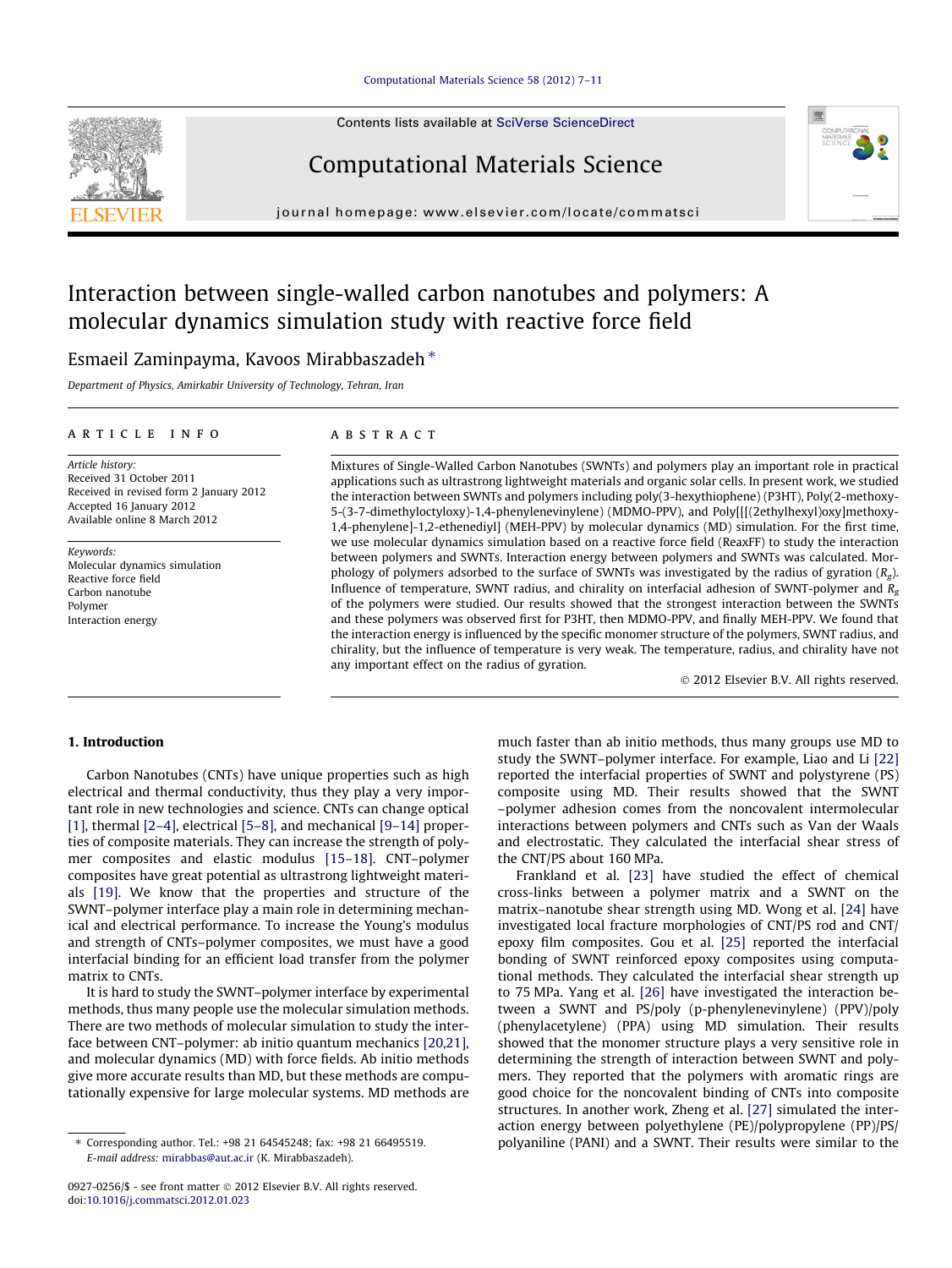Yang group. Xie et al. [\[28\]](#page--1-0) reported the influence of temperature, radius, and chirality on the interaction between SWNTs and fluorocarbon resins. Their results showed that the interactions between the SWNTs and fluorocarbon resins are not influenced by chirality and temperature but strongly depend on the radius of SWNTs.

These studies cannot show macroscopic nanocomposite properties, but they can show an obvious view of the interface between polymers and SWNT. All pervious works used a nonreactive force field such as PCFF, COMPASS [\[29,30\],](#page--1-0) and MM3 [\[31\].](#page--1-0) These force fields cannot describe the destruction and construction of chemical bonds in the simulation systems and thus you must build the correct chemical bonds in the system. A reactive force field, ReaxFF, is a bond-order dependent force field that includes covalent interactions via bond-orders. REAX force field was used to many organic materials and its results are close to ab inito results [\[32–35\]](#page--1-0). In this work, we used MD simulation with REAX Force field to study the interaction between SWNTs and three conjugated polymers including P3HT, MDMO-PPV, and MEH-PPV. So far there has not been any simulation results reported for these polymers with SWNTs. Conjugated polymers show good binding with SWNT, and electron microscopy studies have demonstrated heavy coating of SWNTs by conjugated polymers [\[36\].](#page--1-0) In addition, blends of SWNTs and these polymers are used commonly as active materials in organic solar cells [\[37\]](#page--1-0). In this type of organic solar cells, these polymers are used as a donor material with SWNTs as an acceptor material. The interface structure and interaction energy play a major role in facilitating of charge transfer between donor and acceptor, and they affect on the efficiency and life time of solar cells [\[38\].](#page--1-0) Experimental results show that all P3HT backbone aligns parallel to the SWNT surface, and this increases the overall SWNT-polymer interaction [\[39\]](#page--1-0).

#### 2. Simulation method

Our MD simulations were done with free molecular dynamics software called LAMMPS. We used ReaxFF that is implanted in LAMMPS [\[40\].](#page--1-0) ReaxFF is a bond-order dependent force field that includes covalent interactions via bond-orders. The bond-order is calculated from the distances between atoms that are updated in molecular dynamics simulation in every step, thus allowing creation and breaking of chemical bonds. In addition to covalent interaction, this force field includes Coulomb and Van der Walls interactions commonly present in classical force field such as PCFF, COMPASS, and MM3. The total potential energy is calculated as the sum of various terms including:

$$
E_{total} = E_{bond} + E_{over} + E_{val} + E_{tors} + E_{VdWaals} + E_{Coulomb}
$$
\n(1)

Where  $E_{bond}$ ,  $E_{over}$ ,  $E_{val}$ ,  $E_{tors}$ ,  $E_{VdWaals}$ , and  $E_{Coulomb}$  are the energies corresponding to bond, overcoordiniation, angle, torsion, Van der Walls, and coulomb interaction, respectively [\[32–35\]](#page--1-0).

The molecular models of SWNTs with different dimensions were built with use of VMD software. The dimensions and chiral angles of the different SWNTs are showed in Table 1. We make all SWNTs with a fixed length of 73 Å and diameters ranging from 12.2 to 27.12 Å. We added hydrogen atoms at the ends of the SWNTs for avoiding the unsaturated boundary effect. To make a comparable measurement of the interaction energies, the polymers were selected with comparable numbers of atoms (P3HT 152 atoms; MEH-PPV 131 atoms; and MDMO-PPV 149 atoms, which correspond to 6 monomers for P3HT, 3 monomers for MEH-PPV and MDMO-PPV). [Fig. 1](#page--1-0) shows chemical structure of the investigated polymers. All polymers were placed at the side of the SWNTs within a distance of 9 Å.

All the simulations are done in the constant temperature and constant volume canonical ensemble (NVT). The equations of

#### Table 1

Dimensions of the SWNTs investigated in the simulations.

| Type of SWNT        | Diameter (Å) | Length (Å) chiral angle $\theta$ ( $\degree$ ) |       |
|---------------------|--------------|------------------------------------------------|-------|
| (9,9) armchair      | 12.2         | 73                                             | 30    |
| $(10,10)$ armchair  | 13.56        | 73                                             | 30    |
| $(12,12)$ armchair  | 16.27        | 73                                             | 30    |
| $(14, 14)$ armchair | 18.98        | 73                                             | 30    |
| $(15,15)$ armchair  | 20.34        | 73                                             | 30    |
| $(17,17)$ armchair  | 23.05        | 73                                             | 30    |
| $(20,20)$ armchair  | 27.12        | 73                                             | 30    |
| (119)               | 13.58        | 73                                             | 26.71 |
| (12,8)              | 13.65        | 73                                             | 23.43 |
| (13,7)              | 13.76        | 73                                             | 20.18 |
| (14,5)              | 13.36        | 73                                             | 14.71 |
| (15,4)              | 13.58        | 73                                             | 11.52 |
| (16,2)              | 13.38        | 73                                             | 5.82  |
| $(17,0)$ zigzag     | 13.31        | 73                                             | 0     |

motions were integrated using Verlet algorithm with integration time step of 1 fs and the temperature is controlled by a Nosé–Hoover thermostat. The simulation system was equilibrated for 50 ps to stabilize the interaction. After this stage, the total intermolecular interaction energy was recorded for 50 ps with an interval of 1 ps. Finally, averages were computed to get rid of the fluctuation during the simulation.

### 3. Results and discussion

#### 3.1. Warpping

[Figs. 2–4](#page--1-0) represent snapshots of SWNTs and polymers at different time steps of the simulation. The simulation showed that all three polymers would stretch and move toward the SWNT until they wrapped on the surface. Particularly, it cost about 30 ps for the wrapping of MDMO-PPV and MEH-PPV, but only 14 ps For P3HT. These figures show that ReaxFF can build chemical bonds correctly between SWNT and polymer. The dynamic behavior of the polymers can be showed by drawing the interaction energy of the SWNT–polymer. The interaction energy is calculated from the difference between the potential energy of the composite and the potential energy for the polymer and SWNT as follows:

$$
E_{interaction} = E_{total} - E_{SWNT} - E_{polymer}
$$
 (2)

where  $E_{total}$  is the total potential energy of the system,  $E_{SWNT}$  is the potential energy of the SWNT without the polymer, and  $E_{polymer}$ is the potential energy of the polymer without SWNT. In other words, we can compute the interaction energy as the difference between the minimum energy and the energy at an infinite separation of the polymer matix and the nanotubes. [Fig. 5](#page--1-0) shows the potential energies during the simulation and we can see that the simulation system was equilibrated. In addition, as the figure shows, P3HT has the strongest potential energy with the SWNT, then MDMO-PPV and MEH-PPV.

## 3.2. Influence of the temperature, radius and chirality on the interaction energy

To study the temperature dependence of the interaction energy, MD simulations were performed at different temperatures for SWNT (10,10) and the polymers. The temperature was increased from 300 to 500 K in steps of 25 K. [Fig. 6](#page--1-0) shows the temperature dependence of the interaction energy. The interaction decreases weakly with increasing temperature, thus the temperature influence is very weak in this range. It is due to the strong interaction between SWNT and polymer that cannot be influenced by the temperature. We can see that P3HT exhibits the strongest interaction